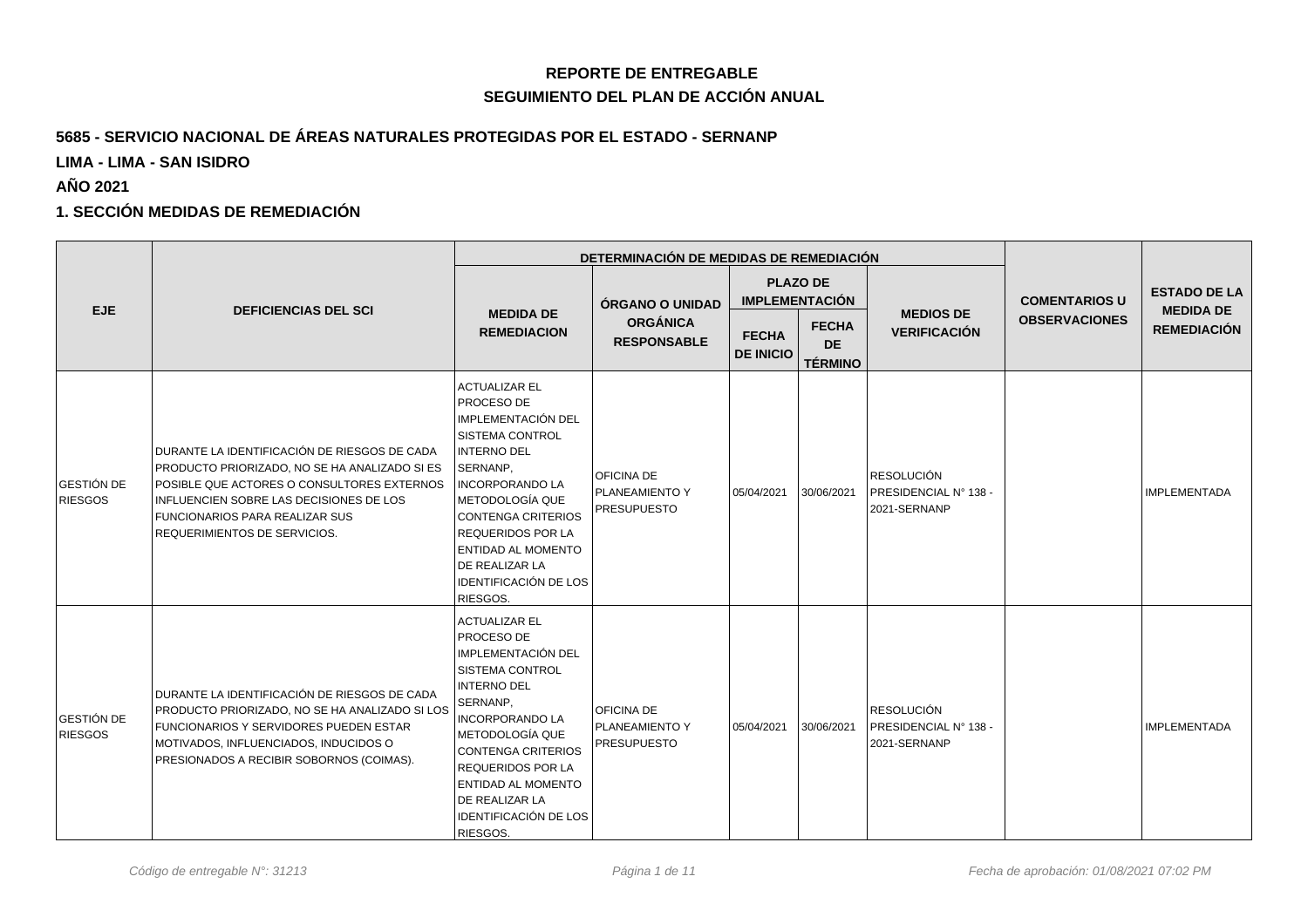|                              |                                                                                                                                                                                                                                             |                                                                                                                                                                                                                                                                                                                | DETERMINACIÓN DE MEDIDAS DE REMEDIACIÓN            |                                  |                                             |                                                            |                      |                                        |
|------------------------------|---------------------------------------------------------------------------------------------------------------------------------------------------------------------------------------------------------------------------------------------|----------------------------------------------------------------------------------------------------------------------------------------------------------------------------------------------------------------------------------------------------------------------------------------------------------------|----------------------------------------------------|----------------------------------|---------------------------------------------|------------------------------------------------------------|----------------------|----------------------------------------|
|                              | <b>DEFICIENCIAS DEL SCI</b>                                                                                                                                                                                                                 |                                                                                                                                                                                                                                                                                                                | ÓRGANO O UNIDAD                                    |                                  | <b>PLAZO DE</b><br><b>IMPLEMENTACIÓN</b>    |                                                            | <b>COMENTARIOS U</b> | <b>ESTADO DE LA</b>                    |
| <b>EJE</b>                   |                                                                                                                                                                                                                                             | <b>MEDIDA DE</b><br><b>REMEDIACION</b>                                                                                                                                                                                                                                                                         | <b>ORGÁNICA</b><br><b>RESPONSABLE</b>              | <b>FECHA</b><br><b>DE INICIO</b> | <b>FECHA</b><br><b>DE</b><br><b>TÉRMINO</b> | <b>MEDIOS DE</b><br><b>VERIFICACIÓN</b>                    | <b>OBSERVACIONES</b> | <b>MEDIDA DE</b><br><b>REMEDIACIÓN</b> |
| GESTIÓN DE<br><b>RIESGOS</b> | DURANTE LA IDENTIFICACIÓN DE RIESGOS DE CADA<br>PRODUCTO PRIORIZADO, NO SE HA ANALIZADO SI SE<br>PRESENTAN REGISTROS CONTABLES Y<br>ADMINISTRATIVOS FALSOS, SOBRECOSTOS O<br>TRANSFERENCIA DE RECURSOS PARA FINES<br>DISTINTOS AL ORIGINAL. | <b>ACTUALIZAR EL</b><br>PROCESO DE<br>IMPLEMENTACIÓN DEL<br><b>SISTEMA CONTROL</b><br><b>INTERNO DEL</b><br>SERNANP,<br><b>INCORPORANDO LA</b><br>METODOLOGÍA QUE<br><b>CONTENGA CRITERIOS</b><br><b>REQUERIDOS POR LA</b><br>ENTIDAD AL MOMENTO<br>DE REALIZAR LA<br><b>IDENTIFICACIÓN DE LOS</b><br>RIESGOS. | OFICINA DE<br>PLANEAMIENTO Y<br><b>PRESUPUESTO</b> | 05/04/2021                       | 30/06/2021                                  | <b>RESOLUCIÓN</b><br>PRESIDENCIAL N° 138 -<br>2021-SERNANP |                      | <b>IMPLEMENTADA</b>                    |
| GESTIÓN DE<br><b>RIESGOS</b> | DURANTE LA IDENTIFICACIÓN DE RIESGOS DE CADA<br>PRODUCTO PRIORIZADO, NO SE HAN ANALIZADO SI<br>EXISTEN RIESGOS DE SOBORNO (COIMA), FRAUDES<br>FINANCIEROS O CONTABLES, ENTRE OTRAS CLASES<br>DE RIESGO DE CONDUCTAS IRREGULARES.            | <b>ACTUALIZAR EL</b><br>PROCESO DE<br>IMPLEMENTACIÓN DEL<br><b>SISTEMA CONTROL</b><br><b>INTERNO DEL</b><br>SERNANP,<br><b>INCORPORANDO LA</b><br>METODOLOGÍA QUE<br><b>CONTENGA CRITERIOS</b><br><b>REQUERIDOS POR LA</b><br>ENTIDAD AL MOMENTO<br>DE REALIZAR LA<br><b>IDENTIFICACIÓN DE LOS</b><br>RIESGOS. | OFICINA DE<br>PLANEAMIENTO Y<br><b>PRESUPUESTO</b> | 05/04/2021                       | 30/06/2021                                  | <b>RESOLUCIÓN</b><br>PRESIDENCIAL N° 138 -<br>2021-SERNANP |                      | <b>IMPLEMENTADA</b>                    |
| GESTIÓN DE<br><b>RIESGOS</b> | DURANTE LA IDENTIFICACIÓN DE RIESGOS DE CADA<br>PRODUCTO PRIORIZADO, NO SE HAN IDENTIFICADO<br>LOS FACTORES QUE PODRÍAN AFECTAR<br>NEGATIVAMENTE EL CUMPLIMIENTO DE PLAZOS Y<br>ESTÁNDARES ESTABLECIDOS EN DICHO PRODUCTO.                  | <b>ACTUALIZAR EL</b><br>PROCESO DE CONTROL<br><b>INTERNO DEL</b><br>SERNANP,<br><b>INCORPORANDO LA</b><br><b>METODOLOGÍA QUE</b><br><b>CONTENGA CRITERIOS</b><br><b>REQUERIDOS POR LA</b><br>ENTIDAD AL MOMENTO<br>DE REALIZAR LA<br><b>IDENTIFICACIÓN DE LOS</b><br>RIESGOS.                                  | OFICINA DE<br>PLANEAMIENTO Y<br><b>PRESUPUESTO</b> | 05/04/2021                       | 30/06/2021                                  | <b>RESOLUCIÓN</b><br>PRESIDENCIAL N° 138 -<br>2021-SERNANP |                      | <b>IMPLEMENTADA</b>                    |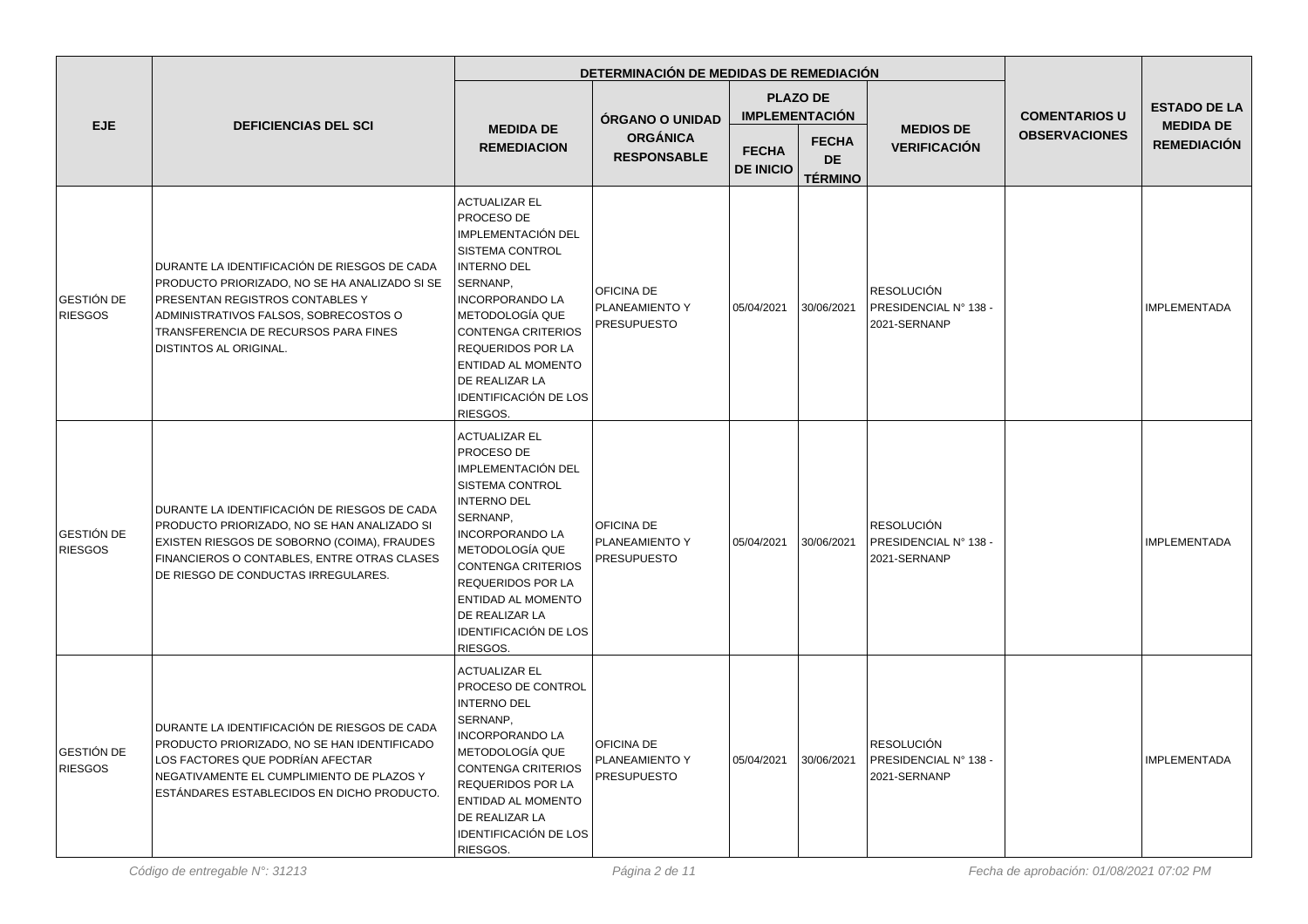|                                     |                                                                                                                                                                                                     |                                                                                                                                                                                                                                                                                                                                | DETERMINACIÓN DE MEDIDAS DE REMEDIACIÓN                          |                                          |                                             |                                                            |                                              |                                         |
|-------------------------------------|-----------------------------------------------------------------------------------------------------------------------------------------------------------------------------------------------------|--------------------------------------------------------------------------------------------------------------------------------------------------------------------------------------------------------------------------------------------------------------------------------------------------------------------------------|------------------------------------------------------------------|------------------------------------------|---------------------------------------------|------------------------------------------------------------|----------------------------------------------|-----------------------------------------|
| <b>EJE</b>                          | <b>DEFICIENCIAS DEL SCI</b>                                                                                                                                                                         |                                                                                                                                                                                                                                                                                                                                | ÓRGANO O UNIDAD                                                  | <b>PLAZO DE</b><br><b>IMPLEMENTACIÓN</b> |                                             |                                                            | <b>COMENTARIOS U</b><br><b>OBSERVACIONES</b> | <b>ESTADO DE LA</b><br><b>MEDIDA DE</b> |
|                                     |                                                                                                                                                                                                     | <b>MEDIDA DE</b><br><b>ORGÁNICA</b><br><b>REMEDIACION</b><br><b>RESPONSABLE</b>                                                                                                                                                                                                                                                |                                                                  | <b>FECHA</b><br><b>DE INICIO</b>         | <b>FECHA</b><br><b>DE</b><br><b>TÉRMINO</b> | <b>MEDIOS DE</b><br><b>VERIFICACIÓN</b>                    |                                              | <b>REMEDIACIÓN</b>                      |
| <b>GESTIÓN DE</b><br><b>RIESGOS</b> | EN LA IDENTIFICACIÓN DE RIESGOS DE CADA<br>PRODUCTO PRIORIZADO, NO SE HA ANALIZADO LA<br>POSIBILIDAD DE QUE SE REALICEN PAGOS TARDÍOS<br>(RETRASADOS) A LOS PROVEEDORES.                            | <b>ACTUALIZAR EL</b><br><b>PROCESO DE</b><br>IMPLEMENTACIÓN DEL<br><b>SISTEMA CONTROL</b><br><b>INTERNO DEL</b><br>SERNANP,<br><b>INCORPORANDO LA</b><br>  METODOLOGÍA QUE<br>CONTENGA CRITERIOS<br><b>REQUERIDOS POR LA</b><br><b>ENTIDAD AL MOMENTO</b><br><b>DE REALIZAR LA</b><br><b>IDENTIFICACIÓN DE LOS</b><br>RIESGOS. | <b>OFICINA DE</b><br><b>PLANEAMIENTO Y</b><br><b>PRESUPUESTO</b> | 05/04/2021                               | 30/06/2021                                  | <b>RESOLUCIÓN</b><br>PRESIDENCIAL N° 138 -<br>2021-SERNANP |                                              | <b>IMPLEMENTADA</b>                     |
| <b>GESTIÓN DE</b><br><b>RIESGOS</b> | EN LA IDENTIFICACIÓN DE RIESGOS, NO SE HA<br>ANALIZADO LA POSIBILIDAD DE QUE LOS<br>CORRESPONDIENTES FUNCIONARIOS NO REALICEN<br>UNA ADECUADA SUPERVISIÓN DE LA EJECUCIÓN DE<br>LAS OBRAS PÚBLICAS. | <b>ACTUALIZAR EL</b><br>PROCESO DE<br>IMPLEMENTACIÓN DEL<br><b>SISTEMA CONTROL</b><br><b>INTERNO DEL</b><br>SERNANP,<br><b>INCORPORANDO LA</b><br>METODOLOGÍA QUE<br><b>CONTENGA CRITERIOS</b><br><b>REQUERIDOS POR LA</b><br><b>ENTIDAD AL MOMENTO</b><br><b>DE REALIZAR LA</b><br><b>IDENTIFICACIÓN DE LOS</b><br>RIESGOS.   | <b>OFICINA DE</b><br><b>PLANEAMIENTO Y</b><br><b>PRESUPUESTO</b> | 05/04/2021                               | 30/06/2021                                  | <b>RESOLUCIÓN</b><br>PRESIDENCIAL N° 138 -<br>2021-SERNANP |                                              | IMPLEMENTADA                            |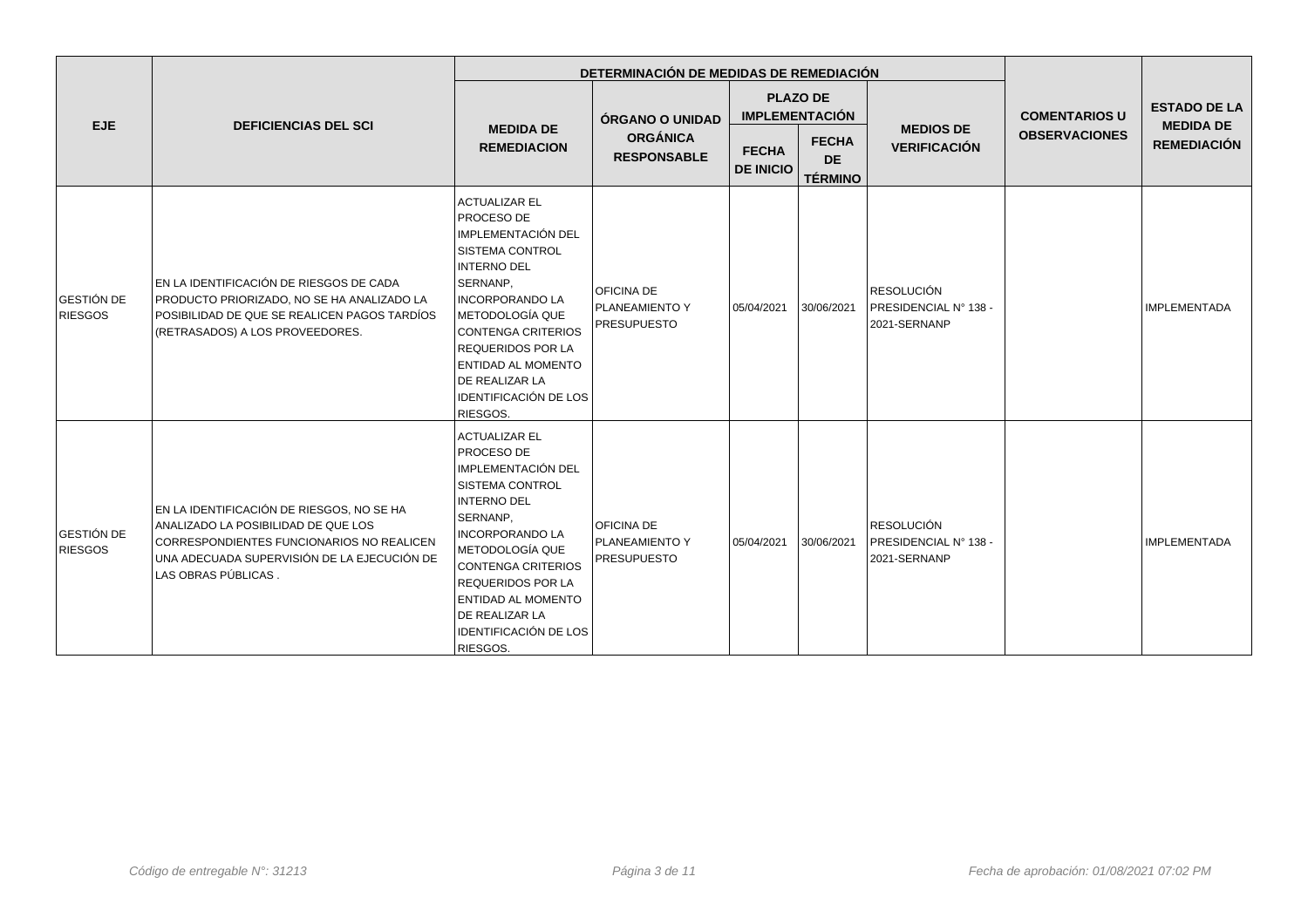|                                      |                                                                                                                                                                                                                                                                                                                           |                                                                                                                                                                                                                                                                                                                                     | DETERMINACIÓN DE MEDIDAS DE REMEDIACIÓN            |                                  |                                             |                                                                                                                                                              |                      |                                        |
|--------------------------------------|---------------------------------------------------------------------------------------------------------------------------------------------------------------------------------------------------------------------------------------------------------------------------------------------------------------------------|-------------------------------------------------------------------------------------------------------------------------------------------------------------------------------------------------------------------------------------------------------------------------------------------------------------------------------------|----------------------------------------------------|----------------------------------|---------------------------------------------|--------------------------------------------------------------------------------------------------------------------------------------------------------------|----------------------|----------------------------------------|
|                                      |                                                                                                                                                                                                                                                                                                                           |                                                                                                                                                                                                                                                                                                                                     | ÓRGANO O UNIDAD                                    |                                  | <b>PLAZO DE</b><br><b>IMPLEMENTACIÓN</b>    |                                                                                                                                                              | <b>COMENTARIOS U</b> | <b>ESTADO DE LA</b>                    |
| EJE                                  | <b>DEFICIENCIAS DEL SCI</b>                                                                                                                                                                                                                                                                                               | <b>MEDIDA DE</b><br><b>REMEDIACION</b>                                                                                                                                                                                                                                                                                              | <b>ORGÁNICA</b><br><b>RESPONSABLE</b>              | <b>FECHA</b><br><b>DE INICIO</b> | <b>FECHA</b><br><b>DE</b><br><b>TÉRMINO</b> | <b>MEDIOS DE</b><br><b>VERIFICACIÓN</b>                                                                                                                      | <b>OBSERVACIONES</b> | <b>MEDIDA DE</b><br><b>REMEDIACIÓN</b> |
| GESTIÓN DE<br><b>RIESGOS</b>         | EN LA IDENTIFICACIÓN DE RIESGOS, NO SE HA<br>ANALIZADO LA POSIBILIDAD QUE EN UN PROCESO DE<br>CONTRATACIÓN SE FAVOREZCA A UN POSTOR O<br>POSTULANTE.                                                                                                                                                                      | <b>ACTUALIZAR EL</b><br><b>PROCESO DE</b><br>IMPLEMENTACIÓN DEL<br><b>SISTEMA CONTROL</b><br><b>INTERNO DEL</b><br>SERNANP,<br><b>INCORPORANDO LA</b><br><b>METODOLOGÍA QUE</b><br>CONTENGA CRITERIOS<br><b>REQUERIDOS POR LA</b><br><b>ENTIDAD AL MOMENTO</b><br><b>DE REALIZAR LA</b><br><b>IDENTIFICACIÓN DE LOS</b><br>RIESGOS. | OFICINA DE<br>PLANEAMIENTO Y<br><b>PRESUPUESTO</b> | 05/04/2021                       | 30/06/2021                                  | <b>RESOLUCIÓN</b><br>PRESIDENCIAL N° 138 -<br>2021-SERNANP                                                                                                   |                      | <b>IMPLEMENTADA</b>                    |
| SUPERVISIÓN                          | LA ENTIDAD/DEPENDENCIA CUMPLE PARCIALMENTE<br>LOS PLAZOS ESTABLECIDOS PARA LA<br>IMPLEMENTACIÓN DE LAS MEDIDAS DE REMEDIACIÓN<br>Y MEDIDAS DE CONTROL, CONTENIDAS EN EL PLAN DE<br>ACCIÓN ANUAL PARA LA IMPLEMENTACIÓN DEL SCI.                                                                                           | DOCUMENTO INTERNO<br>EN DONDE SE<br>SUPERVISA A LOS<br>ÓRGANOS O UNIDADES<br>ORGÁNICAS<br><b>ENCARGADAS DE</b><br><b>CUMPLIR CON LOS</b><br>PLAZOS ESTABLECIDOS<br>EN EL PLAN DE ACCIÓN<br>ANUAL PARA LA<br><b>IMPLEMENTACIÓN DEL</b><br>SCI.                                                                                       | <b>GERENCIA GENERAL</b>                            | 05/04/2021                       | 30/06/2021                                  | <b>CORRESOS</b><br><b>ELECTRONICOS Y</b><br>MEMORANDUM N° 099-<br>2021-SERNANP-GG                                                                            |                      | <b>IMPLEMENTADA</b>                    |
| <b>CULTURA</b><br>ORGANIZACION<br>AL | LA ENTIDAD/DEPENDENCIA HA DIFUNDIDO<br>PARCIALMENTE ENTRE SUS COLABORADORES LA<br>INFORMACIÓN DEL CUMPLIMIENTO DE SUS<br>OBJETIVOS, METAS O RESULTADOS, A TRAVÉS DE LOS<br>CANALES DE COMUNICACIÓN E INFORMACIÓN QUE<br>DISPONE (CORREO ELECTRÓNICO, INTRANET,<br>PERIÓDICO MURAL, DOCUMENTOS OFICIALES, ENTRE<br>OTROS). | <b>DIFUNDIR LOS</b><br><b>INFORMES DE</b><br>IMPLEMENTACIÓN DEL<br>PEI Y POI DEL SERNANP<br>DEL PERIODO 2020 Y<br>2021 A TRAVÉS DEL<br>CORREO<br>ELECTRÓNICO, EL<br>PORTAL DE<br><b>TRANSPARENCIA Y</b><br><b>DOCUMENTOS</b><br>OFICIALES DEL<br><b>SERNANP</b>                                                                     | OFICINA DE<br>PLANEAMIENTO Y<br><b>PRESUPUESTO</b> | 05/04/2021                       | 30/06/2021                                  | MEMORÁNDUM (M) Nº<br>984-2021-SERNANP-<br>OPP, CORREO<br>ELECTRÓNICO Y<br>PANTALLAZO DEL<br><b>PORTAL DE</b><br><b>TRANSPARENCIA Y WEB</b><br>INSTITUCIONAL. |                      | <b>IMPLEMENTADA</b>                    |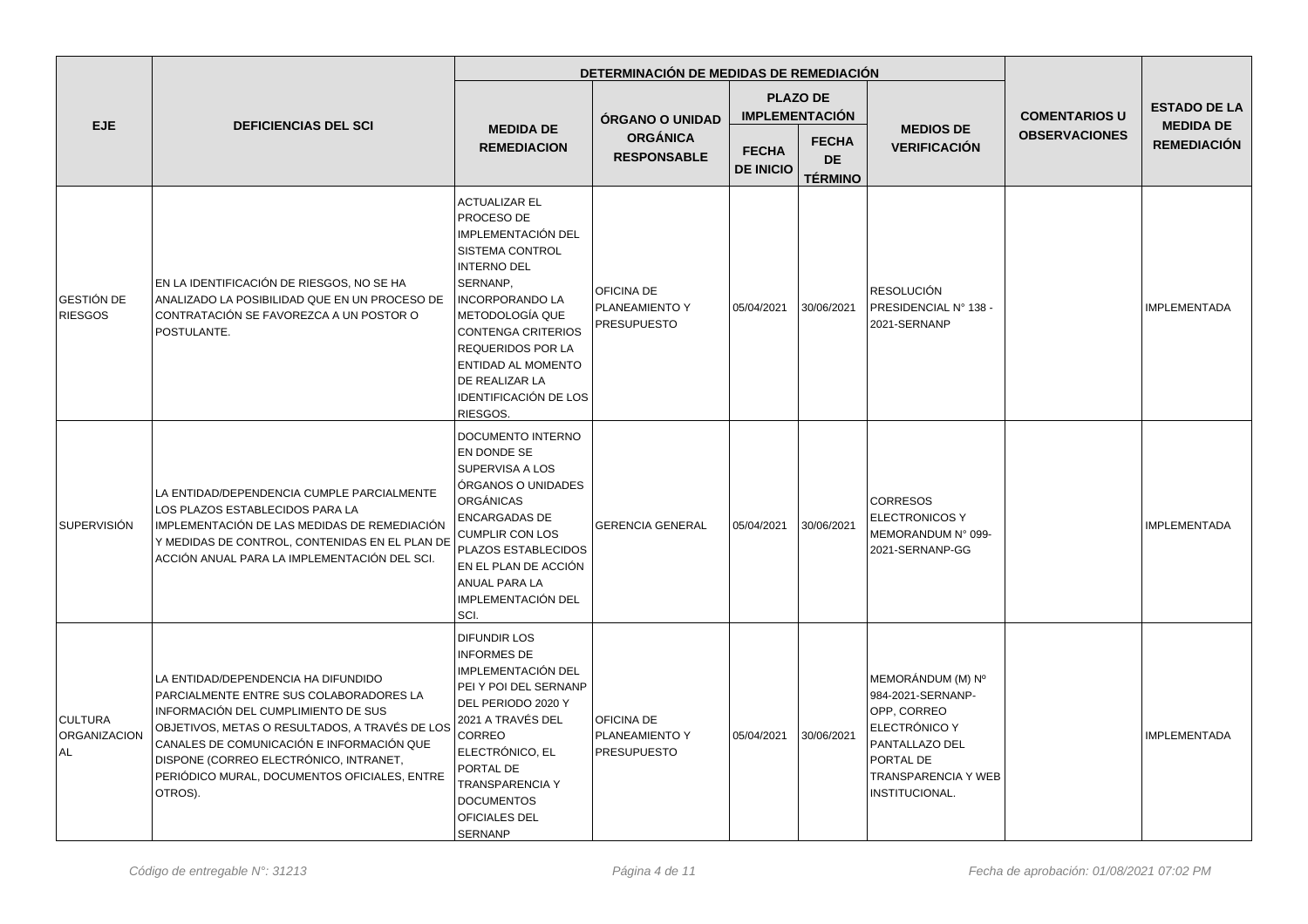|                                             |                                                                                                                                                                                                                                                                                               |                                                                                                                                                                                                                                                                                                                                                                                                                 | DETERMINACIÓN DE MEDIDAS DE REMEDIACIÓN                                                                                          |                                  |                                                                                         |                                                                                                                                                     |                                                                                                                                                                                                                                                                                                                                                                            |                                                               |
|---------------------------------------------|-----------------------------------------------------------------------------------------------------------------------------------------------------------------------------------------------------------------------------------------------------------------------------------------------|-----------------------------------------------------------------------------------------------------------------------------------------------------------------------------------------------------------------------------------------------------------------------------------------------------------------------------------------------------------------------------------------------------------------|----------------------------------------------------------------------------------------------------------------------------------|----------------------------------|-----------------------------------------------------------------------------------------|-----------------------------------------------------------------------------------------------------------------------------------------------------|----------------------------------------------------------------------------------------------------------------------------------------------------------------------------------------------------------------------------------------------------------------------------------------------------------------------------------------------------------------------------|---------------------------------------------------------------|
| <b>EJE</b>                                  | <b>DEFICIENCIAS DEL SCI</b>                                                                                                                                                                                                                                                                   | <b>ÓRGANO O UNIDAD</b><br><b>MEDIDA DE</b><br><b>REMEDIACION</b>                                                                                                                                                                                                                                                                                                                                                |                                                                                                                                  | <b>FECHA</b><br><b>DE INICIO</b> | <b>PLAZO DE</b><br><b>IMPLEMENTACIÓN</b><br><b>FECHA</b><br><b>DE</b><br><b>TÉRMINO</b> | <b>MEDIOS DE</b><br><b>VERIFICACIÓN</b>                                                                                                             | <b>COMENTARIOS U</b><br><b>OBSERVACIONES</b>                                                                                                                                                                                                                                                                                                                               | <b>ESTADO DE LA</b><br><b>MEDIDA DE</b><br><b>REMEDIACIÓN</b> |
| <b>CULTURA</b><br>ORGANIZACION<br>AL        | LA ENTIDAD/DEPENDENCIA NO OTORGA<br>RECONOCIMIENTOS, MEDIANTE CARTA, MEMORANDO<br>U OTRAS COMUNICACIONES FORMALES, A LOS<br>RESPONSABLES DE LA IMPLEMENTACIÓN DE MEDIDAS<br>DE REMEDIACIÓN Y MEDIDAS DE CONTROL, CUANDO<br>ESTAS SON CUMPLIDAS EN SU TOTALIDAD EN LOS<br>PLAZOS ESTABLECIDOS. | <b>ACTUALIZAR EL</b><br>PROCESO DE<br><b>IMPLEMENTACIÓN DEL</b><br>SISTEMA DE CONTROL<br><b>INTERNO DEL</b><br>SERNANP,<br><b>INCORPORANDO LA</b><br>REGULACIÓN DEL<br>RECONOCIMIENTO DE<br>LA IMPLEMENTACIÓN<br>DEL SISTEMA DE<br>CONTROL INTERNO A<br>LOS DE LOS ÓRGANOS<br>O UNIDADES<br><b>ORGÁNICAS</b><br><b>RESPONSABLES DE LAS</b><br>EJECUCIÓN DE LAS<br>MEDIDAS DE<br>REMEDIACIÓN Y<br><b>CONTROL</b> | OFICINA DE<br>PLANEAMIENTO Y<br><b>PRESUPUESTO</b>                                                                               | 05/04/2021                       | 30/06/2021                                                                              | MEMORANDUM Nº 154-<br>2021-SERNANP-GG Y<br>MEMORANDUM (M) N°<br>061-2021-SERNANP-GG                                                                 | <b>PESE HA NO HABERSE</b><br><b>ACTUALIZADO EL</b><br><b>PROCESO DE</b><br>IMPLEMENTACIÓN DEL<br><b>SCI CON LA</b><br><b>REGULACIÓN DEL</b><br>RECONOCIMIENTO, LA<br><b>GERENCIA GENERAL</b><br>HIZO UN<br>RECONOCIMIENTO A<br>LOS ÓRGANOS Y<br><b>UNIDADES ORGÁNICAS</b><br><b>ENCARGADAS DE LA</b><br><b>IMPLMENTACIÓN DEL</b><br><b>SCI A TRAVÉS DE</b><br>MEMORÁNDUMS. | <b>EN PROCESO</b>                                             |
| <b>CULTURA</b><br>ORGANIZACION<br><b>AL</b> | LOS ÓRGANOS O UNIDADES ORGÁNICAS<br>RESPONSABLES DE LA EJECUCIÓN DE LAS MEDIDAS<br>DE REMEDIACIÓN Y MEDIDAS DE CONTROL REPORTAN<br>PARCIALMENTE SUS AVANCES AL ÓRGANO O UNIDAD<br>ORGÁNICA RESPONSABLE DE LA IMPLEMENTACIÓN<br>DEL SCI.                                                       | <b>REPORTES MENSUALES</b><br>A LA GERENCIA<br><b>GENERAL SOBRE LOS</b><br><b>AVANCES DE</b><br><b>IMPLEMENTACIÓN DE</b><br>LAS MEDIDAS DE<br><b>CONTROL</b><br>Y REMEDIACIÓN POR<br>PARTE DE LOS<br>ÓRGANOS O UNIDADES<br><b>ORGÁNICAS</b><br>RESPONSABLES DE LAS<br>EJECUCIÓN DE LAS<br>MISMAS.                                                                                                                | A DETERMINARSE DE<br><b>ACUERDO A LO</b><br>CONSIGNADO EN LOS<br>PLANES DE ACCIÓN<br>ANUAL DE<br>REMEDIACIÓN Y<br><b>CONTROL</b> | 05/04/2021                       | 30/06/2021                                                                              | <b>CORREOS</b><br>ELECTRÓNICOS,<br>OFICIOS E INFORMES<br>ÓRGANOS Y UNIDADES<br><b>ORGÁNICAS</b><br>RESPONSABLES DE LA<br>IMPLEMENTACIÓN DEL<br>SCI. | <b>LOS REPORTES SE</b><br>REALIZAN DE ACUERDO<br>A LOS PLAZOS DE SUS<br>PLANES DE ACCIÓN<br>ANUAL.                                                                                                                                                                                                                                                                         | <b>IMPLEMENTADA</b>                                           |

# **2. SECCIÓN MEDIDAS DE CONTROL**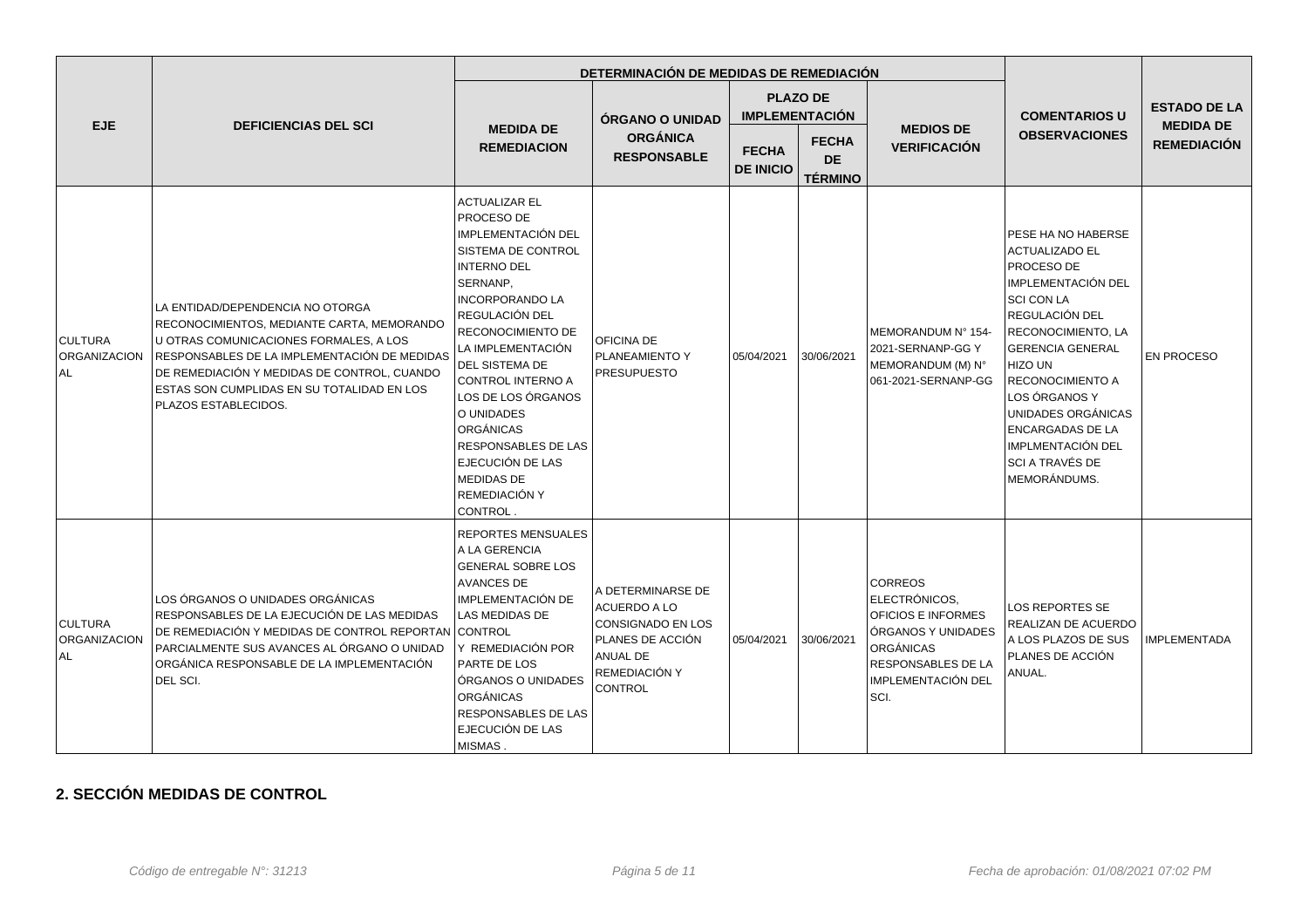|                                                                                                 |                                                                                                                                                                                                                                                                                                        |                                                                                                                                                                                                                                                                                                                                                                                               | DETERMINACIÓN DE MEDIDAS DE CONTROL                      |                                  |                                                                                         |                                         |                                              |                                                           |
|-------------------------------------------------------------------------------------------------|--------------------------------------------------------------------------------------------------------------------------------------------------------------------------------------------------------------------------------------------------------------------------------------------------------|-----------------------------------------------------------------------------------------------------------------------------------------------------------------------------------------------------------------------------------------------------------------------------------------------------------------------------------------------------------------------------------------------|----------------------------------------------------------|----------------------------------|-----------------------------------------------------------------------------------------|-----------------------------------------|----------------------------------------------|-----------------------------------------------------------|
| <b>PRODUCTOS</b><br><b>PRIORIZADOS</b>                                                          | <b>RIESGO IDENTIFICADO</b>                                                                                                                                                                                                                                                                             | <b>MEDIDA DE</b><br><b>CONTROL</b>                                                                                                                                                                                                                                                                                                                                                            | ÓRGANO O UNIDAD<br><b>ORGÁNICA</b><br><b>RESPONSABLE</b> | <b>FECHA</b><br><b>DE INICIO</b> | <b>PLAZO DE</b><br><b>IMPLEMENTACIÓN</b><br><b>FECHA</b><br><b>DE</b><br><b>TÉRMINO</b> | <b>MEDIOS DE</b><br><b>VERIFICACIÓN</b> | <b>COMENTARIOS U</b><br><b>OBSERVACIONES</b> | <b>ESTADO DE LA</b><br><b>MEDIDA DE</b><br><b>CONTROL</b> |
| <b>INSTRUMENTOS</b><br>DE<br>PLANIFICACIÓN<br><b>EN ÁREAS</b><br>NATURALES<br><b>PROTEGIDAS</b> | PODRÍA OCURRIR QUE LA METODOLOGÍA Y<br>HERRAMIENTAS DE LA PLANIFICACIÓN ESTRATÉGICA<br><b>PRESENTEN DIFICULTADES PARA ARTICULARSE CON</b><br>OTRAS HERRAMIENTAS Y NORMAS INSTITUCIONALES.<br>I DEBIDO AL LIMITADO CONOCIMIENTO DE<br>HERRAMIENTAS DE PLANIFICACIÓN ESTRATÉGICA,<br><b>ENTRE OTROS.</b> | - APROBACIÓN DE<br><b>RESOLUCIÓN</b><br><b>PRESIDENCIAL QUE</b><br><b>ACTUALIZA LAS</b><br><b>IDISPOSICIONES</b><br>  COMPLEMENTARIAS AL<br><b>IREGLAMENTO DE LA</b><br>LEY DE ANP EN<br>MATERIA DE PLANES<br>MAESTROS (RP N° 049-<br>2014-SERNANP)<br><b>INCORPORANDO LA</b><br>TEORÍA DEL CAMBIO.<br>-CAPACITACIÓN PARA<br>SU IMPLEMENTACIÓN A<br>I NIVEL CENTRAL Y DE<br>JEFATURAS DE ANP. | DIRECCIÓN DE<br><b>DESARROLLO</b><br><b>ESTRATÉGICO</b>  | 05/04/2021                       | 30/06/2021                                                                              | INFORME Nº 503 - 2021-<br>SERNANP-DDE   |                                              | <b>EN PROCESO</b>                                         |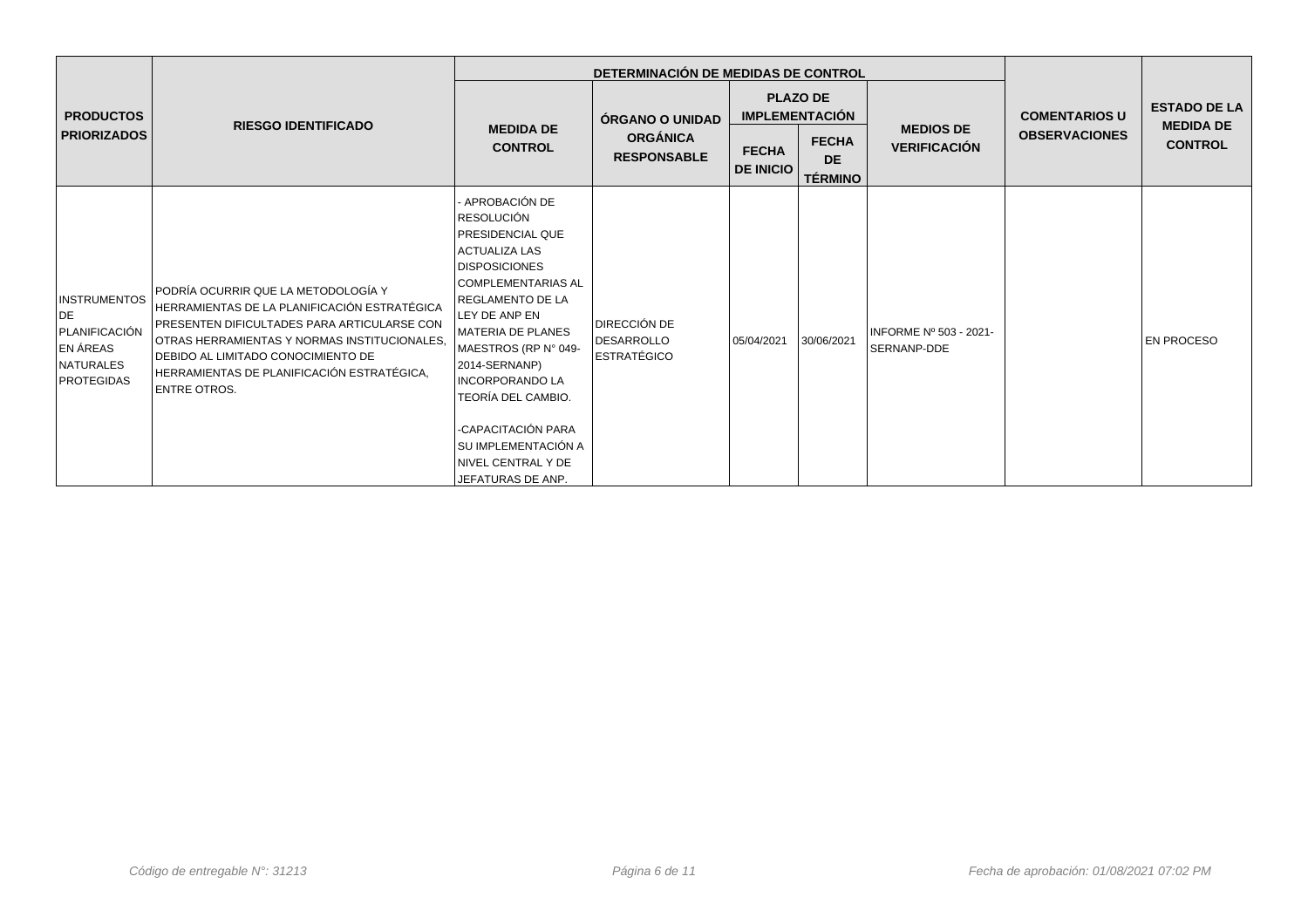|                                                                                          |                                                                                                                                                                         |                                                                                                                                                                                                                                                                                                                                                                                                                                                                                                  | DETERMINACIÓN DE MEDIDAS DE CONTROL                      |                                          |                                             |                                         |                      |                                         |
|------------------------------------------------------------------------------------------|-------------------------------------------------------------------------------------------------------------------------------------------------------------------------|--------------------------------------------------------------------------------------------------------------------------------------------------------------------------------------------------------------------------------------------------------------------------------------------------------------------------------------------------------------------------------------------------------------------------------------------------------------------------------------------------|----------------------------------------------------------|------------------------------------------|---------------------------------------------|-----------------------------------------|----------------------|-----------------------------------------|
| <b>PRODUCTOS</b><br><b>PRIORIZADOS</b>                                                   | <b>RIESGO IDENTIFICADO</b>                                                                                                                                              | <b>MEDIDA DE</b><br><b>CONTROL</b>                                                                                                                                                                                                                                                                                                                                                                                                                                                               | ÓRGANO O UNIDAD<br><b>ORGÁNICA</b><br><b>RESPONSABLE</b> | <b>PLAZO DE</b><br><b>IMPLEMENTACIÓN</b> |                                             |                                         | <b>COMENTARIOS U</b> | <b>ESTADO DE LA</b><br><b>MEDIDA DE</b> |
|                                                                                          |                                                                                                                                                                         |                                                                                                                                                                                                                                                                                                                                                                                                                                                                                                  |                                                          | <b>FECHA</b><br><b>DE INICIO</b>         | <b>FECHA</b><br><b>DE</b><br><b>TÉRMINO</b> | <b>MEDIOS DE</b><br><b>VERIFICACIÓN</b> | <b>OBSERVACIONES</b> | <b>CONTROL</b>                          |
| <b>INSTRUMENTOS</b><br>DE<br>PLANIFICACIÓN<br><b>EN ÁREAS</b><br>NATURALES<br>PROTEGIDAS | PODRÍA NO CONTARSE CON INFORMACIÓN<br>SUFICIENTE Y DE CALIDAD PARA LA PLANIFICACIÓN<br>ESTRATÉGICA CONSIDERANDO ADEMÁS, TENDENCIAS PARA LA<br>COMO EL CAMBIO CLIMÁTICO. | -APROBACIÓN DE UNA<br><b>RESOLUCIÓN</b><br><b>DIRECTORAL SOBRE</b><br>UNA PAUTA<br>METODOLÓGICA PARA<br>EL ANÁLISIS DE LA<br>SITUACIÓN ACTUAL Y<br><b>TENDENCIAS EN</b><br>RELACIÓN A LOS<br><b>ELEMENTOS DE</b><br>CONSERVACIÓN DE LA<br><b>DIVERSIDAD BIOLÓGICA</b><br>PLANIFICACIÓN DE LAS<br>ANP.<br>-ANÁLISIS DE RIESGO<br><b>ANTE EL CAMBIO</b><br> CLIMÁTICO PARA SU<br><b>INCORPORACIÓN EN</b><br>LOS PROCESOS DE<br>PLANES MAESTROS.<br>(PROYECTO AMAZONIA<br><b>RESILIENTE: 4 ANP)</b> | DIRECCIÓN DE<br><b>DESARROLLO</b><br><b>ESTRATÉGICO</b>  | 05/04/2021                               | 30/06/2021                                  | INFORME Nº 503 - 2021-<br>SERNANP-DDE   |                      | <b>EN PROCESO</b>                       |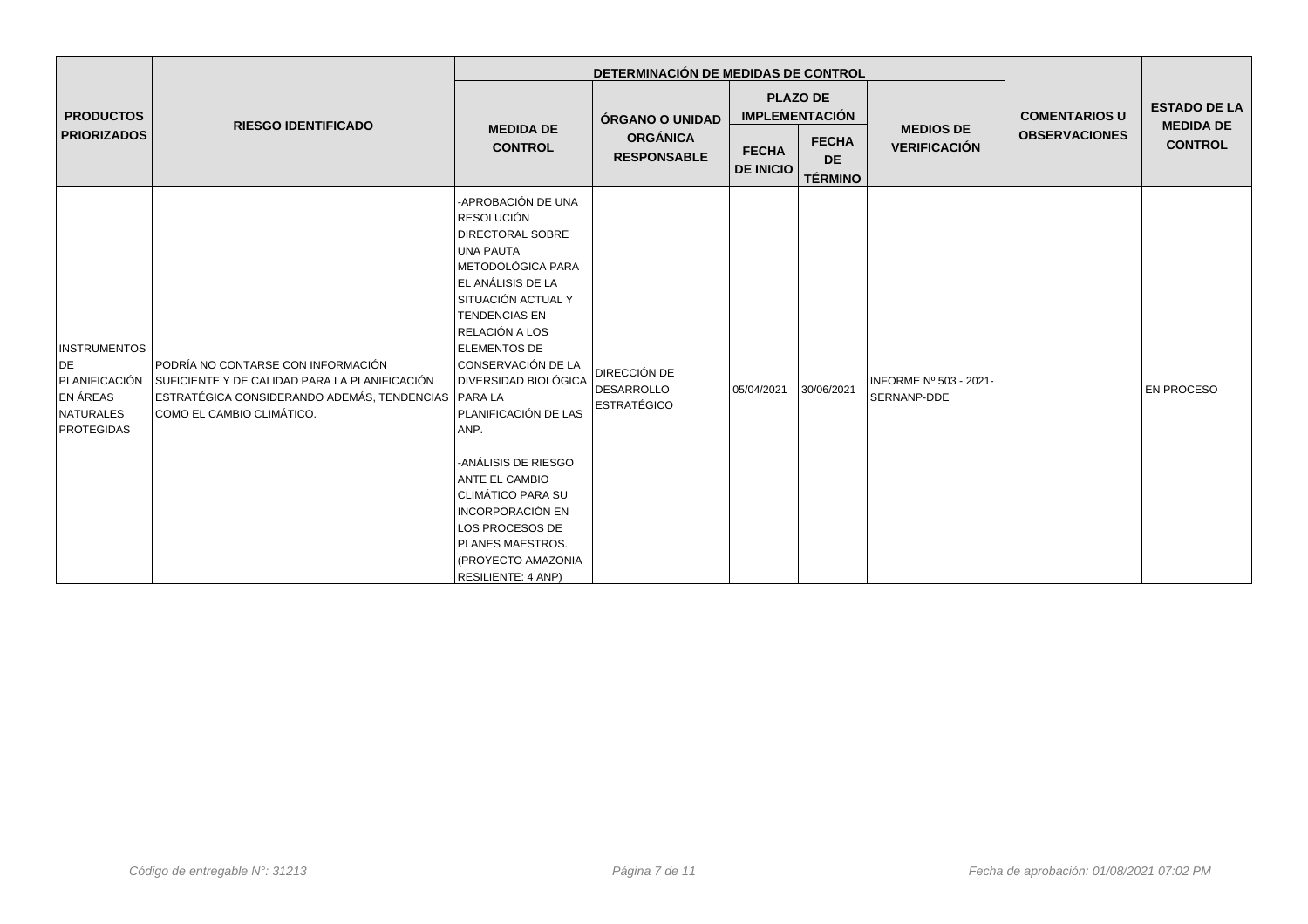|                                                                                          |                                                                                                                                                                                                                  |                                                                                                                                                                                                                                                                                                                                                                                                                                                                                                                                                                                                     | DETERMINACIÓN DE MEDIDAS DE CONTROL                      |                                  |                                             |                                         |                      |                                    |
|------------------------------------------------------------------------------------------|------------------------------------------------------------------------------------------------------------------------------------------------------------------------------------------------------------------|-----------------------------------------------------------------------------------------------------------------------------------------------------------------------------------------------------------------------------------------------------------------------------------------------------------------------------------------------------------------------------------------------------------------------------------------------------------------------------------------------------------------------------------------------------------------------------------------------------|----------------------------------------------------------|----------------------------------|---------------------------------------------|-----------------------------------------|----------------------|------------------------------------|
| <b>PRODUCTOS</b>                                                                         |                                                                                                                                                                                                                  |                                                                                                                                                                                                                                                                                                                                                                                                                                                                                                                                                                                                     |                                                          |                                  | <b>PLAZO DE</b><br><b>IMPLEMENTACIÓN</b>    |                                         | <b>COMENTARIOS U</b> | <b>ESTADO DE LA</b>                |
| <b>PRIORIZADOS</b>                                                                       | <b>RIESGO IDENTIFICADO</b>                                                                                                                                                                                       | <b>MEDIDA DE</b><br><b>CONTROL</b>                                                                                                                                                                                                                                                                                                                                                                                                                                                                                                                                                                  | ÓRGANO O UNIDAD<br><b>ORGÁNICA</b><br><b>RESPONSABLE</b> | <b>FECHA</b><br><b>DE INICIO</b> | <b>FECHA</b><br><b>DE</b><br><b>TÉRMINO</b> | <b>MEDIOS DE</b><br><b>VERIFICACIÓN</b> | <b>OBSERVACIONES</b> | <b>MEDIDA DE</b><br><b>CONTROL</b> |
| <b>INSTRUMENTOS</b><br>DE<br>PLANIFICACIÓN<br>EN ÁREAS<br>NATURALES<br><b>PROTEGIDAS</b> | PODRÍA EXISTIR CAPACIDADES INSUFICIENTES PARA<br>LA PLANIFICACIÓN ESTRATÉGICA DE LAS ANP.                                                                                                                        | ELABORACIÓN DE<br>PLAN DE<br>FORTALECIMIENTO DE<br><b>CAPACIDADES PARA LA</b><br>PLANIFICACIÓN<br><b>ESTRATÉGICA</b><br>(PROCESO DE PLAN<br>MAESTRO) DE LAS ANP.<br>-FORTALECIMIENTO DE<br>CAPACIDADES PARA LA<br>PLANIFICACIÓN<br><b>ESTRATÉGICA</b><br>(PROCESO DE PLAN<br>MAESTRO) DE MANERA<br>MODULAR Y SISTÉMICA<br>A LAS JEFATURAS DE<br>LAS ANP Y UOF<br>INVOLUCRADAS.<br>-ELABORACIÓN DE<br><b>PAUTAS</b><br>METODOLÓGICAS QUE<br><b>INCORPOREN</b><br><b>SERVICIOS</b><br><b>ECOSISTEMICOS Y</b><br>BIENESTAR HUMANO EN<br>LOS PROCESOS DE<br>PLANIFICACIÓN DE LAS<br>ANP (PLAN MAESTRO). | DIRECCIÓN DE<br><b>DESARROLLO</b><br><b>ESTRATÉGICO</b>  | 05/04/2021                       | 30/06/2021                                  | INFORME Nº 503 - 2021-<br>SERNANP-DDE   |                      | <b>EN PROCESO</b>                  |
| <b>INSTRUMENTOS</b><br>DE<br>PLANIFICACIÓN<br>EN ÁREAS<br>NATURALES<br><b>PROTEGIDAS</b> | PODRÍA NO CONTARSE CON LA SUFICIENTE<br>VISIBILIZACIÓN DE OPORTUNIDADES Y BENEFICIOS<br>QUE BRINDAN LAS ANP PARA GENERAR<br>COMPROMISOS CON ACTORES. EN LOS PROCESOS DE<br>PLANIFICACIÓN ESTRATÉGICA DE LAS ANP. | -ELABORACIÓN DE<br><b>PAUTAS</b><br>METODOLÓGICAS QUE<br><b>INCORPOREN</b><br><b>SERVICIOS</b><br><b>ECOSISTÉMICOS Y</b><br><b>BIENESTAR HUMANO EN</b><br>LOS PROCESOS DE<br>PLANIFICACIÓN DE LAS<br>ANP (PLAN MAESTRO).                                                                                                                                                                                                                                                                                                                                                                            | DIRECCIÓN DE<br><b>DESARROLLO</b><br><b>ESTRATÉGICO</b>  | 05/04/2021                       | 30/06/2021                                  | INFORME Nº 503 - 2021-<br>SERNANP-DDE   |                      | <b>EN PROCESO</b>                  |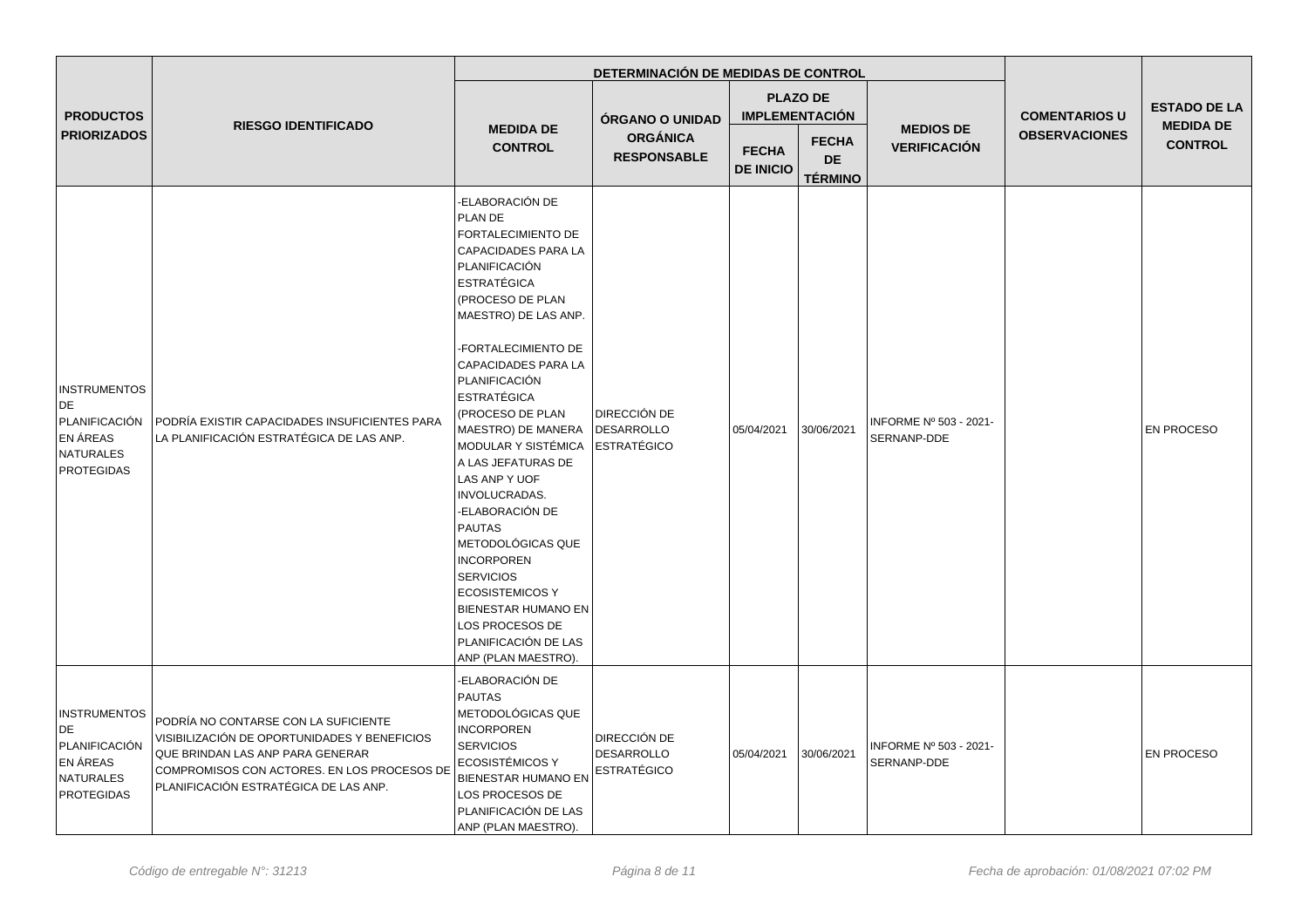|                                                                                                 |                                                                                                                                  |                                                                                                                                                                                                                                                                                                      | DETERMINACIÓN DE MEDIDAS DE CONTROL                                    |                                  |                                             |                                         |                      |                                    |
|-------------------------------------------------------------------------------------------------|----------------------------------------------------------------------------------------------------------------------------------|------------------------------------------------------------------------------------------------------------------------------------------------------------------------------------------------------------------------------------------------------------------------------------------------------|------------------------------------------------------------------------|----------------------------------|---------------------------------------------|-----------------------------------------|----------------------|------------------------------------|
| <b>PRODUCTOS</b>                                                                                |                                                                                                                                  |                                                                                                                                                                                                                                                                                                      | ÓRGANO O UNIDAD                                                        |                                  | <b>PLAZO DE</b><br><b>IMPLEMENTACIÓN</b>    |                                         | <b>COMENTARIOS U</b> | <b>ESTADO DE LA</b>                |
| <b>PRIORIZADOS</b>                                                                              | <b>RIESGO IDENTIFICADO</b>                                                                                                       | <b>MEDIDA DE</b><br><b>ORGÁNICA</b><br><b>CONTROL</b><br><b>RESPONSABLE</b>                                                                                                                                                                                                                          |                                                                        | <b>FECHA</b><br><b>DE INICIO</b> | <b>FECHA</b><br><b>DE</b><br><b>TÉRMINO</b> | <b>MEDIOS DE</b><br><b>VERIFICACIÓN</b> | <b>OBSERVACIONES</b> | <b>MEDIDA DE</b><br><b>CONTROL</b> |
| <b>INSTRUMENTOS</b><br>DE<br>PLANIFICACIÓN<br>EN ÁREAS<br>NATURALES<br>PROTEGIDAS               | INVOLUCRAMIENTO INSUFICIENTE DE LOS ACTORES<br>EN EL PROCESO DE PLANIFICACIÓN ESTRATÉGICA DE<br>LAS ANP POR ESCASA COMUNICACIÓN. | -DESARROLLO DE<br><b>PAUTAS</b><br><b>COMUNICACIONALES</b><br>PARA EL PROCESO DE<br>PLAN MAESTRO.<br>-DISEÑO E<br><b>IMPLEMENTACIÓN DE</b><br>PAUTAS PARA EL USO<br>DE MEDIOS VIRTUALES<br>PARA LOS PROCESOS<br>DE PLAN MAESTRO 2021<br>EN EL MARCO DE LA<br><b>EMERGENCIA</b><br>SANITARIA.         | DIRECCIÓN DE<br><b>DESARROLLO</b><br><b>ESTRATÉGICO</b>                | 05/04/2021                       | 30/06/2021                                  | INFORME Nº 503 - 2021-<br>SERNANP-DDE   |                      | <b>EN PROCESO</b>                  |
| <b>INSTRUMENTOS</b><br>DE<br>PLANIFICACIÓN<br><b>EN ÁREAS</b><br>NATURALES<br><b>PROTEGIDAS</b> | SE PODRÍAN DUPLICAR TAREAS O RETRASOS EN EL<br>TIEMPO EN LOS PROCESOS DE PLANES MAESTROS.                                        | -DESARROLLO DE UN<br><b>APLICATIVO</b><br><b>INFORMÁTICO PARA EL</b><br><b>SEGUIMIENTO Y</b><br>AUTOMATIZACIÓN DE<br>LA ELABORACIÓN Y<br><b>REPORTE DE PLAN</b><br>MAESTRO.<br>-CAPACITACIÓN PARA<br>EL USO E<br><b>IMPLEMENTACIÓN DEL</b><br><b>MENCIONADO</b><br><b>APLICATIVO</b><br>INFORMÁTICO. | DIRECCIÓN DE<br><b>DESARROLLO</b><br><b>ESTRATÉGICO</b>                | 05/04/2021                       | 30/06/2021                                  | INFORME Nº 503 - 2021-<br>SERNANP-DDE   |                      | <b>EN PROCESO</b>                  |
| <b>AREAS</b><br>NATURALES<br><b>PROTEGIDAS</b><br>CON CONTROL<br>Y VIGILANCIA<br>PERMANENTE     | PODRÍAN NO IDENTIFICARSE Y PROGRAMARSE LOS<br>SERVICIOS DE VIGILANCIA Y CONTROL EN LOS<br>SECTORES DE LAS ANP.                   | LOS POA DE LAS JANP<br>DEBERÁN IDENTIFICAR<br>E INCORPORAR LOS<br>SERVICIOS POR<br><b>TIPOLOGÍA DE SECTOR</b><br>PARA LA VIGILANCIA Y<br>CONTROL DE LA ANP;<br><b>DGANP BRINDA</b><br>ASESORAMIENTO.                                                                                                 | DIRECCIÓN DE GESTIÓN<br>DE LAS ÁREAS<br><b>NATURALES</b><br>PROTEGIDAS | 05/04/2021                       | 30/06/2021                                  | INFORME N° 363-2021-<br>SERNANP-DGANP   |                      | <b>EN PROCESO</b>                  |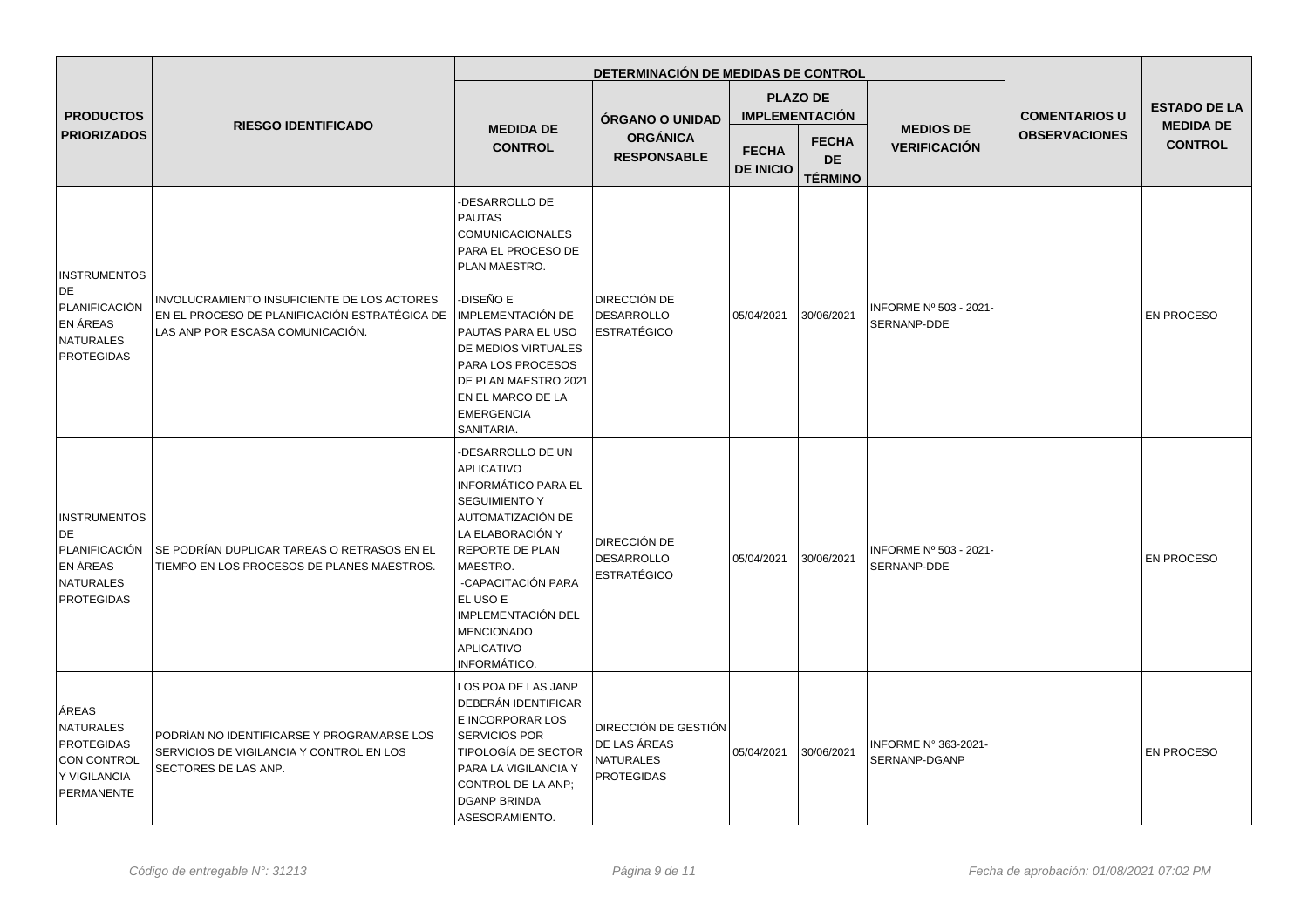|                                                                                      |                                                                                                                                                                                                                                             |                                                                                                                                                                                                                             | DETERMINACIÓN DE MEDIDAS DE CONTROL                                           |                                  |                                             |                                              |                                              |                                                           |
|--------------------------------------------------------------------------------------|---------------------------------------------------------------------------------------------------------------------------------------------------------------------------------------------------------------------------------------------|-----------------------------------------------------------------------------------------------------------------------------------------------------------------------------------------------------------------------------|-------------------------------------------------------------------------------|----------------------------------|---------------------------------------------|----------------------------------------------|----------------------------------------------|-----------------------------------------------------------|
| <b>PRODUCTOS</b>                                                                     | <b>RIESGO IDENTIFICADO</b>                                                                                                                                                                                                                  |                                                                                                                                                                                                                             | <b>ÓRGANO O UNIDAD</b>                                                        |                                  | <b>PLAZO DE</b><br><b>IMPLEMENTACIÓN</b>    |                                              | <b>COMENTARIOS U</b><br><b>OBSERVACIONES</b> | <b>ESTADO DE LA</b><br><b>MEDIDA DE</b><br><b>CONTROL</b> |
| <b>PRIORIZADOS</b>                                                                   |                                                                                                                                                                                                                                             | <b>MEDIDA DE</b><br><b>CONTROL</b>                                                                                                                                                                                          | <b>ORGÁNICA</b><br><b>RESPONSABLE</b>                                         | <b>FECHA</b><br><b>DE INICIO</b> | <b>FECHA</b><br><b>DE</b><br><b>TÉRMINO</b> | <b>MEDIOS DE</b><br><b>VERIFICACIÓN</b>      |                                              |                                                           |
| ÁREAS<br>NATURALES<br><b>PROTEGIDAS</b><br>CON CONTROL<br>Y VIGILANCIA<br>PERMANENTE | PODRÍAN NO IMPLEMENTAR ADECUADAMENTE LA<br>METODOLOGÍA PARA EL CALCULO Y REPORTE DE LAS<br>METAS FÍSICAS A NIVEL DE SUPERFICIE DE VIGILANCIA<br>Y CONTROL EN LAS ANP.                                                                       | CAPACITACIONES A LAS<br>JANP PARA LA MEJOR<br>IMPLEMENTACIÓN DE<br>LA METODOLOGÍA DE<br><b>VIGILANCIA Y CONTROL</b><br>EN LAS ANP.                                                                                          | DIRECCIÓN DE GESTIÓN<br>DE LAS ÁREAS<br><b>NATURALES</b><br><b>PROTEGIDAS</b> | 05/04/2021                       | 30/06/2021                                  | INFORME Nº 363-2021-<br><b>SERNANP-DGANP</b> |                                              | <b>EN PROCESO</b>                                         |
| ÁREAS<br>NATURALES<br><b>PROTEGIDAS</b><br>CON CONTROL<br>Y VIGILANCIA<br>PERMANENTE | PODRÍAN NO IMPLEMENTAR ADECUADAMENTE LA<br>METODOLOGÍA DE COSTOS Y BRECHAS EN VIGILANCIA<br>Y CONTROL EN LAS ANP.                                                                                                                           | CAPACITACIONES A LAS<br>JANP PARA LA MEJOR<br>IMPLEMENTACIÓN DE<br>LA METODOLOGÍA DE<br><b>IDENTIFICACIÓN DE</b><br>COSTEO Y BRECHAS EN PROTEGIDAS<br><b>VIGILANCIA Y CONTROL</b><br>EN LAS ANP.                            | DIRECCIÓN DE GESTIÓN<br>DE LAS ÁREAS<br><b>NATURALES</b>                      | 05/04/2021                       | 30/06/2021                                  | INFORME Nº 363-2021-<br><b>SERNANP-DGANP</b> |                                              | <b>EN PROCESO</b>                                         |
| ÁREAS<br>NATURALES<br><b>PROTEGIDAS</b><br>CON CONTROL<br>Y VIGILANCIA<br>PERMANENTE | PODRÍAN NO REALIZAR UNA IDENTIFICACIÓN<br>ADECUADA DE LAS AMENAZAS Y DE LOS SECTORES<br>DE VIGILANCIA Y CONTROL POR FALTA DE<br>INFORMACIÓN, NIVELES DE COORDINACIÓN O ESCASA PROGRAMACIÓN DE<br>PARTICIPACIÓN DE LOS ACTORES INVOLUCRADOS. | <b>LAS JANP ELABORAN Y</b><br><b>APRUEBAN</b><br><b>DIAGNOSTICO DE</b><br><b>AMENAZAS</b><br><b>INCLUYENDO</b><br>ACCESOS) PARA LA<br>SERVICIOS DE<br><b>VIGILANCIA Y CONTROL:</b><br><b>DGANP BRINDA</b><br>ASESORAMIENTO. | DIRECCIÓN DE GESTIÓN<br>DE LAS ÁREAS<br><b>NATURALES</b><br><b>PROTEGIDAS</b> | 05/04/2021                       | 30/06/2021                                  | INFORME N° 363-2021-<br><b>SERNANP-DGANP</b> |                                              | <b>EN PROCESO</b>                                         |

## **3. PROBLEMÁTICA Y RECOMENDACIONES DE MEJORA PARA LA IMPLEMENTACIÓN DEL SCI**

| <b>PROBLEMÁTICA</b>                                                                                                                                                                                                                                                           | <b>RECOMENDACIONES DE MEJORA</b>                                                                                                                                                       |
|-------------------------------------------------------------------------------------------------------------------------------------------------------------------------------------------------------------------------------------------------------------------------------|----------------------------------------------------------------------------------------------------------------------------------------------------------------------------------------|
| NO SE HABÍA INCOPORADO EN LOS PROCESOS INSTITUCIONALES LA PROGRAMACIÓN Y/O EVALUACIÓN DE<br>METAS FÍSICAS DE VIGILANCIA Y CONTROL PERMANENTE, BAJO LA METODOLOGÍA DE SECTORIZACIÓN Y<br><b>SERVICIOS.</b>                                                                     | SE IMPLEMENTÓ DENTRO DEL PROCESO DE FORMULACIÓN Y EVALUACIÓN DEL POI 2021, LA METODOLOGÍA<br>DE METAS FÍSICAS DE VIGILANCIA Y CONTROL, CON LOS CRITERIOS DE SECTORIZACIÓN Y SERVICIOS. |
| INCERTIDUMBRE GENERADA POR LA DECLARATORIA DE LA EMERGENCIA SANITARIA DISPUESTA POR EL<br>GOBIERNO, QUE HA GENERADO QUE SE LIMITEN LOS PROCESOS ACTUALES DE PLANES MAESTROS DEBIDO<br>A LA DIFICULTAD SE REALIZAR ACCIONES PARTICIPATIVAS CON TODOS LOS ACTORES ESTRATÉGICOS. | IMPLEMENTACIÓN DE ACCIONES DE TRABAJO REMOTO Y UTILIZACIÓN DE HERRAMIENTAS DIGITALES EN LOS<br>PROCESOS.                                                                               |